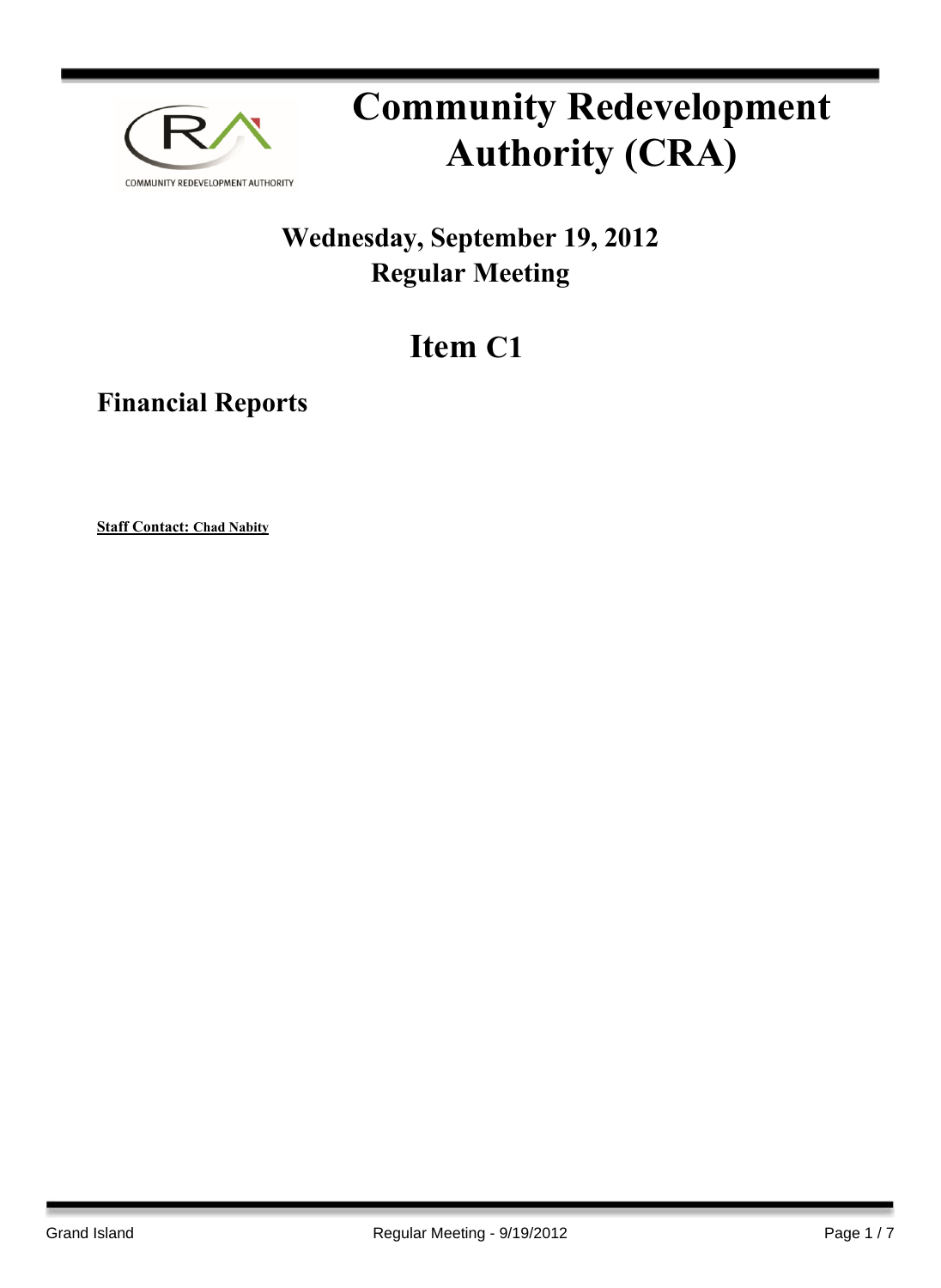|                                       | <b>MONTH ENDED</b><br><b>AUGUST 2012</b> | 2011-2012<br><b>YEAR TO DATE</b> | 2012<br><b>BUDGET</b> | <b>REMAINING</b><br><b>BALANCE</b> |
|---------------------------------------|------------------------------------------|----------------------------------|-----------------------|------------------------------------|
| <b>CONSOLIDATED</b><br>Beginning Cash | 712,554                                  | 923,823                          | 923,823               | 593,514                            |
| <b>REVENUE:</b>                       |                                          |                                  |                       |                                    |
| Property Taxes - CRA                  | 10,086                                   | 356,841                          | 437,618               | 80,777                             |
| Property Taxes - Lincoln Pool         | 2,795                                    | 105,674                          | 201,787               | 96,113                             |
| Property Taxes -TIF's                 | $\overline{\phantom{a}}$                 | 358,227                          | 318,406               | (39, 821)                          |
| <b>Loan Proceeds</b>                  | ٠                                        |                                  |                       |                                    |
| Interest Income - CRA                 | 278                                      | 4,647                            | 8,000                 | 3,353                              |
| Interest Income - TIF'S               | 10                                       | 667                              |                       |                                    |
| <b>Land Sales</b>                     | ÷,                                       | 1,532                            | 70,000                | 68,468                             |
| Other Revenue - CRA                   | 2,250                                    | 10,478                           | 10,000                | (478)                              |
| Other Revenue - TIF's                 |                                          | 9,553                            | 1,000                 |                                    |
|                                       |                                          |                                  |                       |                                    |
| <b>TOTAL REVENUE</b>                  | 15,419                                   | 847,619                          | 1,046,811             | 208,411                            |
| <b>TOTAL RESOURCES</b>                | 727,972                                  | 1,771,442                        | 1,970,634             | 801,925                            |
|                                       |                                          |                                  |                       |                                    |
| <b>EXPENSES</b>                       |                                          |                                  |                       |                                    |
| Auditing & Accounting                 | ÷,                                       | 4,025                            | 5,000                 | 975                                |
| <b>Legal Services</b>                 | 541                                      | 2,037                            | 10,000                | 7,963                              |
| <b>Consulting Services</b>            | ä,                                       | $\overline{a}$                   | 10,000                | 10,000                             |
| <b>Contract Services</b>              | 6,267                                    | 41,657                           | 55,000                | 13,343                             |
| Printing & Binding                    | ÷,                                       | $\overline{\phantom{a}}$         | 1,000                 | 1,000                              |
| Other Professional Services           |                                          | 7,599                            | 5,000                 | (2,599)                            |
| General Liability Insurance           | $\frac{1}{2}$                            |                                  | 250                   | 250                                |
| Postage                               | 22                                       | 281                              | 200                   | (81)                               |
| Matching Grant                        |                                          |                                  | $\blacksquare$        |                                    |
| <b>Legal Notices</b>                  |                                          | 1,800                            | 800                   | (1,000)                            |
| Licenses & Fees                       |                                          | $\overline{\phantom{a}}$         | $\overline{a}$        |                                    |
| Travel & Training                     |                                          | 161                              | 1,000                 | 839                                |
| Other Expenditures                    |                                          | ÷                                | 500                   | 500                                |
| Office Supplies                       |                                          | $\overline{a}$                   | 500                   | 500                                |
| Supplies                              |                                          |                                  | 300                   | 300                                |
| Land                                  |                                          | $\overline{\phantom{0}}$         | 100,000               | 100,000                            |
| Bond Principal - Lincoln Pool         |                                          |                                  | 201,787               | 201,787                            |
| Façade Improvement                    | 2,000                                    | 630,103                          | 987,500               | 357,397                            |
| South Locust                          |                                          |                                  |                       |                                    |
| Alleyway Improvement                  |                                          |                                  | $\overline{a}$        |                                    |
| Other Projects                        |                                          |                                  | 111,000               | 111,000                            |
| <b>Bond Principal</b>                 |                                          | 313,673                          | 266,659               | (47, 014)                          |
| <b>Bond Interest</b>                  |                                          | 50,965                           | 50,747                | (218)                              |
| <b>Interest Expense</b>               |                                          |                                  |                       |                                    |
| <b>TOTAL EXPENSES</b>                 | 8,830                                    | 1,052,300                        | 1,807,243             | 754,943                            |
|                                       |                                          |                                  |                       |                                    |
| <b>INCREASE(DECREASE) IN CASH</b>     | 6,588                                    | (204, 681)                       | (760, 432)            | (546, 531)                         |
| <b>ENDING CASH</b>                    | 719,142                                  | 719,142                          | 163,391               | 46,982                             |
| <b>CRA CASH</b>                       | 561,891                                  |                                  |                       |                                    |
| <b>LINCOLN POOL CASH</b>              | 105,674                                  |                                  |                       |                                    |
| <b>TIF CASH</b>                       | 51,577                                   |                                  |                       |                                    |
| <b>Total Cash</b>                     | 719,142                                  |                                  |                       |                                    |
| <b>CHECKING</b>                       | 503,901                                  |                                  |                       |                                    |
| <b>INVESTMENTS</b>                    | 215,241                                  |                                  |                       |                                    |
| <b>Total Cash</b>                     | 719,142                                  |                                  |                       |                                    |
|                                       |                                          |                                  |                       |                                    |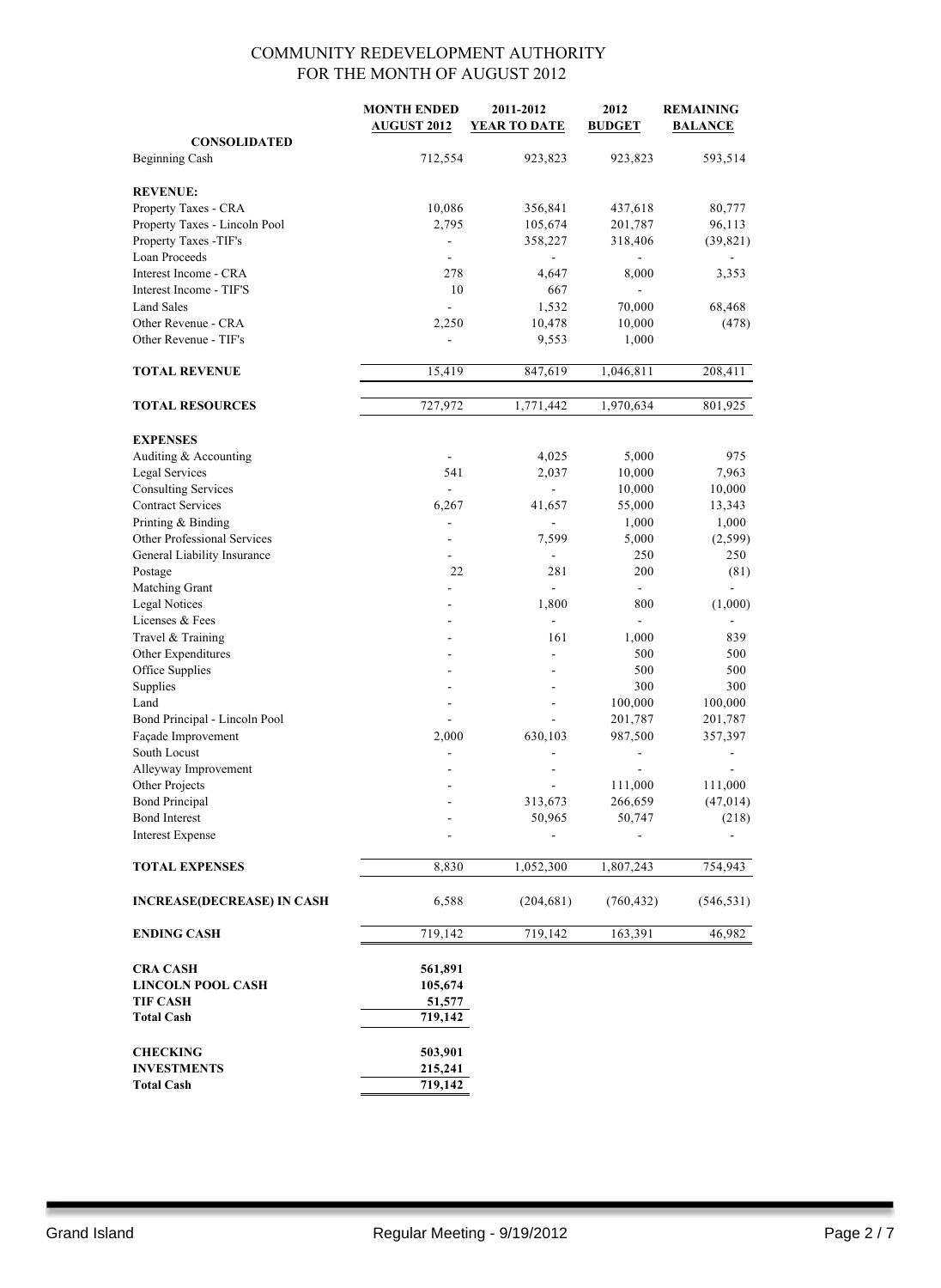|                                   | <b>MONTH ENDED</b><br><b>AUGUST 2012</b> | 2011-2012<br>YEAR TO DATE | 2012<br><b>BUDGET</b> | <b>REMAINING</b><br><b>BALANCE</b> |
|-----------------------------------|------------------------------------------|---------------------------|-----------------------|------------------------------------|
| <b>CRA</b>                        |                                          |                           |                       |                                    |
| <b>GENERAL OPERATIONS:</b>        |                                          |                           |                       |                                    |
| Property Taxes - CRA              | 10,086                                   | 356,841                   | 437,618               | 80,777                             |
| Property Taxes - Lincoln Pool     | 2,795                                    | 105,674                   | 201,787               | 96,113                             |
| Interest Income                   | 278                                      | 4,647                     | 8,000                 | 3,353                              |
| <b>Land Sales</b>                 | $\sim$                                   | 1,532                     | 70,000                | 68,468                             |
| Other Revenue & Motor Vehicle Tax | 2,250                                    | 10,478                    | 10,000                | (478)                              |
| <b>TOTAL</b>                      | 15,409                                   | 479,172                   | 727,405               | 248,233                            |
| <b>GILI TRUST</b>                 |                                          |                           |                       |                                    |
| Property Taxes                    |                                          | 32,019                    | 32,890                | 871                                |
| Interest Income                   |                                          | 511                       |                       |                                    |
| Other Revenue                     |                                          | $\blacksquare$            | ٠                     | ٠                                  |
| <b>TOTAL</b>                      | $\overline{\phantom{a}}$                 | 32,530                    | 32,890                | 871                                |
| <b>CHERRY PARK LTD II</b>         |                                          |                           |                       |                                    |
| Property Taxes                    |                                          | 64,641                    | 59,180                |                                    |
| Interest Income                   | 10                                       | 147                       |                       |                                    |
| Other Revenue                     |                                          | $\overline{\phantom{a}}$  |                       |                                    |
| <b>TOTAL</b>                      | 10                                       | 64,788                    | 59,180                | $\overline{\phantom{a}}$           |
| <b>GENTLE DENTAL</b>              |                                          |                           |                       |                                    |
| Property Taxes                    |                                          | 161                       | 4,202                 | 4,041                              |
| Interest Income                   | $\boldsymbol{0}$                         | 1                         |                       |                                    |
| Other Revenue                     |                                          | $\overline{a}$            |                       |                                    |
| <b>TOTAL</b>                      | $\boldsymbol{0}$                         | 162                       | 4,202                 | 4,041                              |
| <b>PROCON TIF</b>                 |                                          |                           |                       |                                    |
| Property Taxes                    |                                          | 23,028                    | 19,162                |                                    |
| Interest Income                   | $\boldsymbol{0}$                         | 2                         |                       |                                    |
| Other Revenue                     |                                          | 233                       |                       |                                    |
| <b>TOTAL</b>                      | $\mathbf{0}$                             | 23,263                    | 19,162                | $\blacksquare$                     |
| <b>WALNUT HOUSING PROJECT</b>     |                                          |                           |                       |                                    |
| Property Taxes                    |                                          | 65,147                    | 74,472                | 9,325                              |
| Interest Income                   |                                          | 6                         |                       |                                    |
| Other Revenue                     |                                          | 9,320                     |                       |                                    |
| <b>TOTAL</b>                      | $\overline{\phantom{a}}$                 | 74,473                    | 74,472                | 9,325                              |
| <b>BRUNS PET GROOMING</b>         |                                          |                           |                       |                                    |
| Property Taxes                    |                                          | 13,170                    | 11,000                |                                    |
| Interest Income                   |                                          |                           |                       |                                    |
| Other Revenue                     |                                          |                           |                       |                                    |
| <b>TOTAL</b>                      |                                          | 13,170                    | 11,000                |                                    |
| <b>GIRARD VET CLINIC</b>          |                                          |                           |                       |                                    |
| Property Taxes                    |                                          | 14,037                    | 14,000                |                                    |
| Interest Income                   |                                          |                           |                       |                                    |
| Other Revenue                     |                                          |                           |                       |                                    |
| <b>TOTAL</b>                      | $\overline{\phantom{a}}$                 | 14,037                    | 14,000                | $\blacksquare$                     |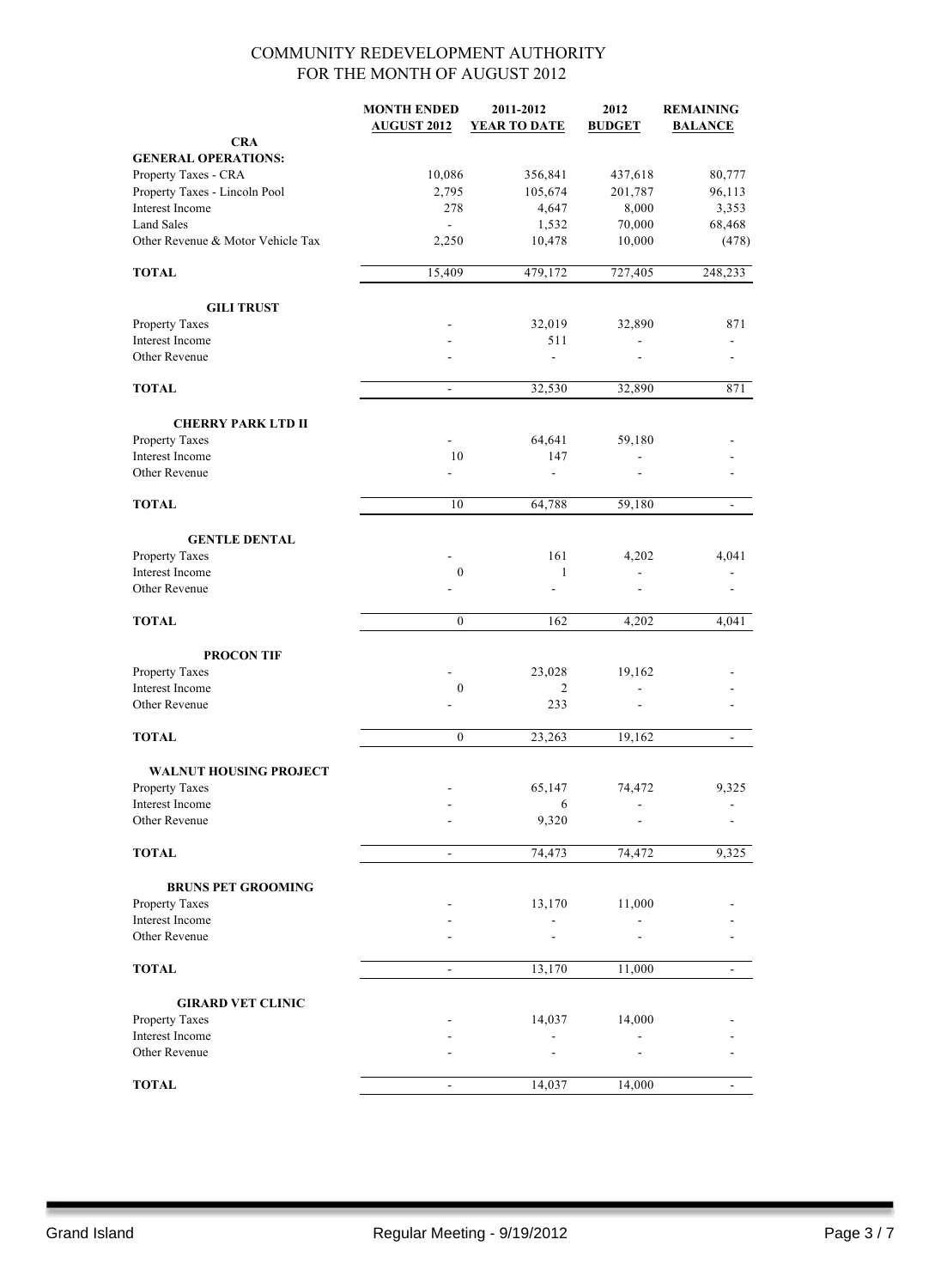|                                   | <b>MONTH ENDED</b><br><b>AUGUST 2012</b> | 2011-2012<br><b>YEAR TO DATE</b> | 2012<br><b>BUDGET</b> | <b>REMAINING</b><br><b>BALANCE</b> |
|-----------------------------------|------------------------------------------|----------------------------------|-----------------------|------------------------------------|
| <b>GEDDES ST APTS-PROCON</b>      |                                          |                                  |                       |                                    |
| Property Taxes                    |                                          | 28,591                           | 30,000                | 1,409                              |
| Interest Income<br>Other Revenue  |                                          |                                  |                       |                                    |
|                                   |                                          |                                  |                       |                                    |
| <b>TOTAL</b>                      | $\blacksquare$                           | 28,591                           | 30,000                | 1,409                              |
| <b>SOUTHEAST CROSSING</b>         |                                          |                                  |                       |                                    |
| Property Taxes                    |                                          | 8,674                            | 14,000                | 5,326                              |
| Interest Income<br>Other Revenue  |                                          |                                  |                       |                                    |
|                                   |                                          |                                  |                       |                                    |
| <b>TOTAL</b>                      | $\overline{\phantom{a}}$                 | 8,674                            | 14,000                | 5,326                              |
| <b>Poplar Street Water</b>        |                                          |                                  |                       |                                    |
| Property Taxes<br>Interest Income |                                          | 1,826                            | 1,000                 | (826)                              |
| Other Revenue                     |                                          |                                  | 1,000                 | 1,000                              |
| <b>TOTAL</b>                      | $\overline{\phantom{a}}$                 | 1,826                            | 2,000                 | 174                                |
| <b>CASEY'S @ FIVE POINTS</b>      |                                          |                                  |                       |                                    |
| Property Taxes                    |                                          | 8,670                            | 15,000                | 6,330                              |
| Interest Income                   |                                          |                                  |                       |                                    |
| Other Revenue                     |                                          |                                  |                       |                                    |
| <b>TOTAL</b>                      | $\overline{\phantom{a}}$                 | 8,670                            | 15,000                | 6,330                              |
| SOUTH POINTE HOTEL PROJECT        |                                          |                                  |                       |                                    |
| Property Taxes                    |                                          | 85,341                           | 22,000                |                                    |
| Interest Income                   |                                          |                                  |                       |                                    |
| Other Revenue                     |                                          |                                  |                       |                                    |
| <b>TOTAL</b>                      | $\equiv$                                 | 85,341                           | 22,000                | $\overline{a}$                     |
| <b>TODD ENCK PROJECT</b>          |                                          |                                  |                       |                                    |
| Property Taxes                    |                                          | 3,126                            | 5,500                 | 2,374                              |
| Interest Income                   |                                          |                                  |                       |                                    |
| Other Revenue                     |                                          |                                  |                       |                                    |
| <b>TOTAL</b>                      | $\blacksquare$                           | 3,126                            | 5,500                 | 2,374                              |
| JOHN SCHULTE CONSTRUCTION         |                                          |                                  |                       |                                    |
| Property Taxes                    |                                          | 4,449                            | 3,000                 |                                    |
| Interest Income                   |                                          |                                  |                       |                                    |
| Other Revenue                     |                                          |                                  |                       |                                    |
| <b>TOTAL</b>                      |                                          | 4,449                            | 3,000                 |                                    |
| PHARMACY PROPERTIES INC           |                                          |                                  |                       |                                    |
| Property Taxes                    |                                          | 5,347                            | 8,000                 | 2,653                              |
| Interest Income                   |                                          |                                  |                       |                                    |
| Other Revenue                     |                                          |                                  |                       |                                    |
| <b>TOTAL</b>                      | $\blacksquare$                           | 5,347                            | 8,000                 | 2,653                              |
| <b>KEN-RAY LLC</b>                |                                          |                                  |                       |                                    |
| Property Taxes                    |                                          |                                  | 5,000                 | 5,000                              |
| Interest Income<br>Other Revenue  |                                          |                                  |                       |                                    |
| <b>TOTAL</b>                      |                                          |                                  | 5,000                 | 5,000                              |
|                                   |                                          |                                  |                       |                                    |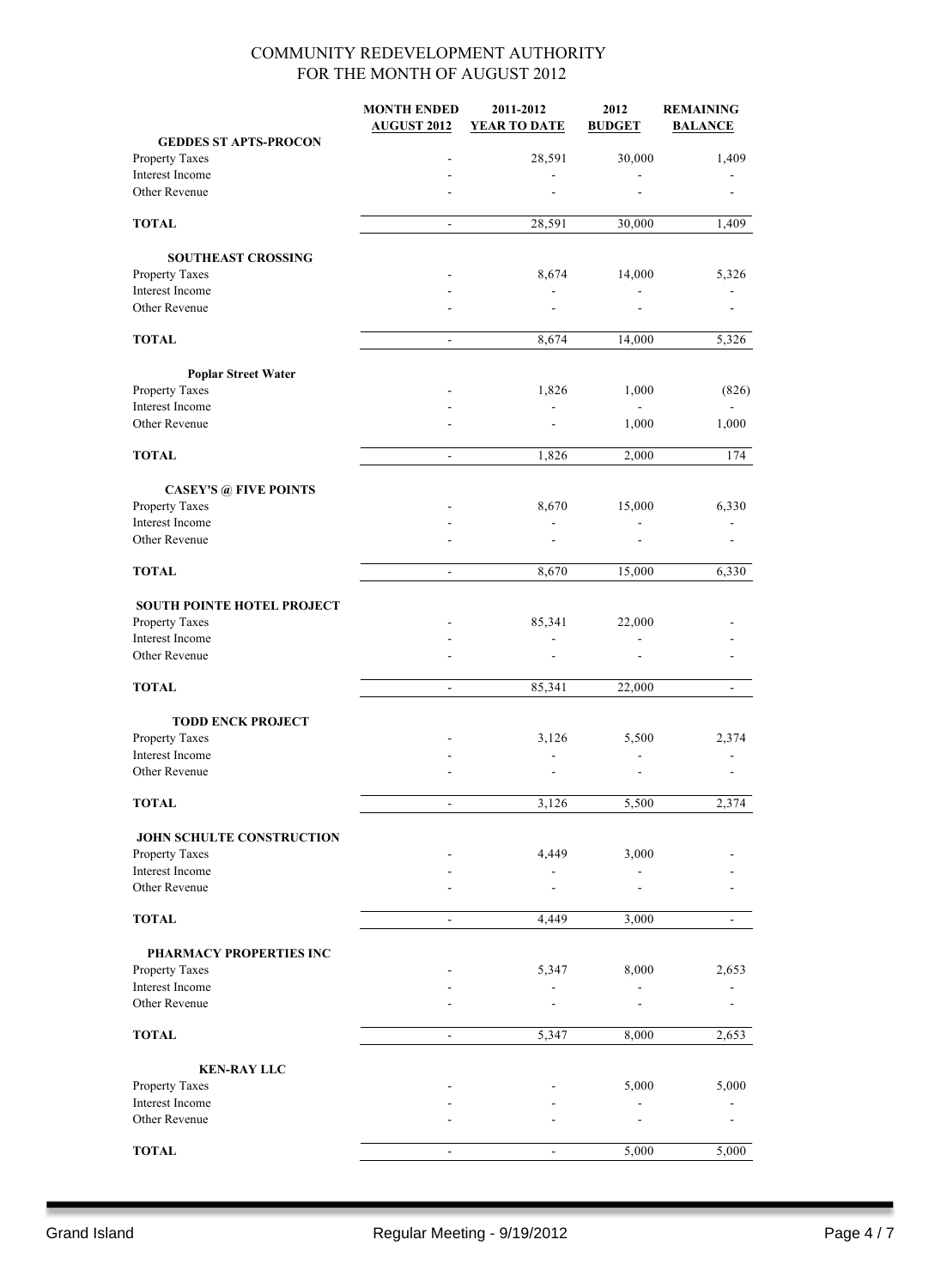|                                   | <b>MONTH ENDED</b>       | 2011-2012                | 2012           | <b>REMAINING</b> |
|-----------------------------------|--------------------------|--------------------------|----------------|------------------|
|                                   | <b>AUGUST 2012</b>       | <b>YEAR TO DATE</b>      | <b>BUDGET</b>  | <b>BALANCE</b>   |
|                                   |                          |                          |                |                  |
| <b>SKAGWAY</b>                    |                          |                          |                |                  |
| Property Taxes                    |                          |                          |                |                  |
| Interest Income                   |                          |                          |                |                  |
| Other Revenue                     |                          |                          |                |                  |
| <b>TOTAL</b>                      | $\overline{\phantom{a}}$ | $\overline{\phantom{0}}$ |                |                  |
| <b>TOTAL REVENUE</b>              | 15,419                   | 847,619                  | 1,046,811      | 285,735          |
|                                   |                          |                          |                |                  |
| <b>EXPENSES</b>                   |                          |                          |                |                  |
| <b>CRA</b>                        |                          |                          |                |                  |
| <b>GENERAL OPERATIONS:</b>        |                          |                          |                |                  |
| Auditing & Accounting             |                          | 4,025                    | 5,000          | 975              |
| Legal Services                    | 541                      | 2,037                    | 10,000         | 7,963            |
| <b>Consulting Services</b>        | $\overline{\phantom{a}}$ | $\blacksquare$           | 10,000         | 10,000           |
| <b>Contract Services</b>          | 6,267                    | 41,657                   | 55,000         | 13,343           |
| Printing & Binding                | $\overline{\phantom{a}}$ | $\blacksquare$           | 1,000          | 1,000            |
| Other Professional Services       |                          | 7,599                    | 5,000          | (2, 599)         |
| General Liability Insurance       | $\overline{a}$           | $\overline{\phantom{a}}$ | 250            | 250              |
| Postage                           | 22                       | 281                      | 200            | (81)             |
| Matching Grant                    |                          | ÷.                       | $\blacksquare$ |                  |
| <b>Legal Notices</b>              |                          | 1,800                    | 800            | (1,000)          |
| Licenses & Fees                   |                          |                          |                |                  |
| Travel & Training                 |                          | 161                      | 1,000          | 839              |
| Other Expenditures                |                          |                          | 500            | 500              |
| Office Supplies                   |                          |                          | 500            | 500              |
| Supplies                          |                          |                          | 300            | 300              |
| Land                              |                          |                          | 100,000        | 100,000          |
| Bond Principal - Lincoln Pool     |                          |                          | 201,787        | 201,787          |
| <b>PROJECTS</b>                   |                          |                          |                |                  |
| Façade Improvement                | 2,000                    | 630,103                  | 987,500        | 357,397          |
| South Locust                      |                          |                          |                |                  |
| Alleyway Improvement              |                          | ÷.                       | $\overline{a}$ |                  |
| Other Projects                    |                          |                          | 111,000        | 111,000          |
|                                   |                          |                          |                |                  |
| <b>TOTAL CRA EXPENSES</b>         | 8,830                    | 687,662                  | 1,489,837      | 802,175          |
| <b>GILI TRUST</b>                 |                          |                          |                |                  |
| <b>Bond Principal</b>             |                          | 33,066                   | 31,627         | (1, 439)         |
| <b>Bond Interest</b>              |                          | 1,325                    | 1,263          | (62)             |
| Other Expenditures                |                          |                          |                |                  |
| <b>TOTAL GILI EXPENSES</b>        | $\blacksquare$           | 34,390                   | 32,890         | (1,500)          |
| <b>CHERRY PARK LTD II</b>         |                          |                          |                |                  |
| <b>Bond Principal</b>             |                          | 49,894                   | 49,894         | (0)              |
| <b>Bond Interest</b>              |                          | 9,286                    | 9,286          | $\mathbf{0}$     |
|                                   |                          |                          |                |                  |
| <b>TOTAL CHERRY PARK EXPENSES</b> | $\blacksquare$           | 59,180                   | 59,180         | $\blacksquare$   |
| <b>GENTLE DENTAL</b>              |                          |                          |                |                  |
| <b>Bond Principal</b>             |                          | 2,745                    | 2,760          | 15               |
| <b>Bond Interest</b>              |                          | 1,457                    | 1,442          | (15)             |
| <b>TOTAL GENTLE DENTAL</b>        |                          | 4,202                    | 4,202          | (0)              |
|                                   |                          |                          |                |                  |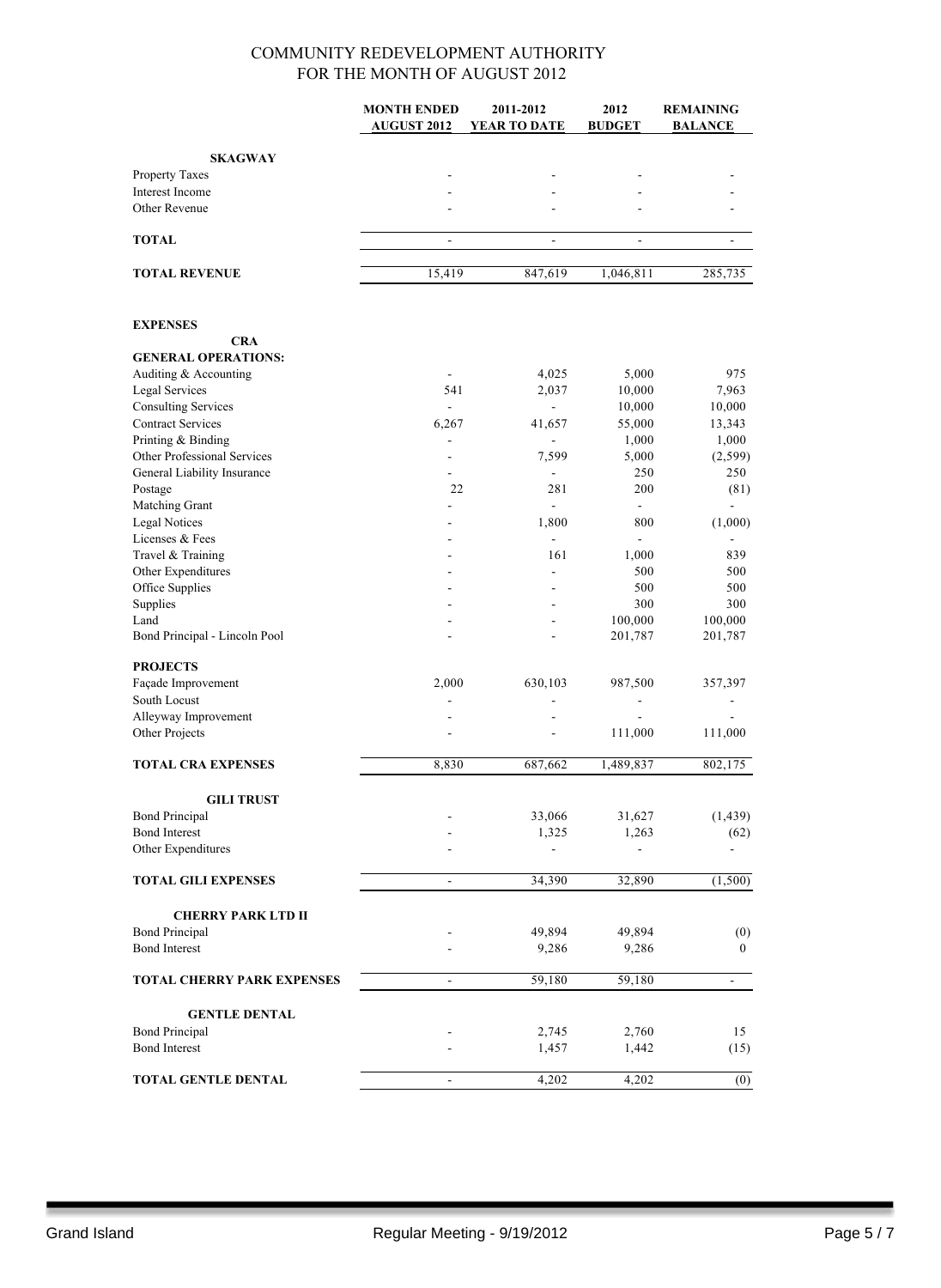|                                                                                                      | <b>MONTH ENDED</b><br><b>AUGUST 2012</b> | 2011-2012<br><b>YEAR TO DATE</b> | 2012<br><b>BUDGET</b>    | <b>REMAINING</b><br><b>BALANCE</b> |
|------------------------------------------------------------------------------------------------------|------------------------------------------|----------------------------------|--------------------------|------------------------------------|
| <b>PROCON TIF</b>                                                                                    |                                          |                                  |                          |                                    |
| <b>Bond Principal</b>                                                                                |                                          | 11,641                           | 11,782                   | 141                                |
| <b>Bond Interest</b>                                                                                 |                                          | 7,521                            | 7,380                    | (141)                              |
| <b>TOTAL PROCON TIF</b>                                                                              | L.                                       | 19,162                           | 19,162                   | $\overline{0}$                     |
| <b>WALNUT HOUSING PROJECT</b>                                                                        |                                          |                                  |                          |                                    |
| <b>Bond Principal</b>                                                                                |                                          | 43,096                           | 43,096                   | (0)                                |
| <b>Bond Interest</b>                                                                                 |                                          | 31,376<br>$\sim$                 | 31,376<br>$\overline{a}$ | $\boldsymbol{0}$                   |
| <b>TOTAL WALNUT HOUSING</b>                                                                          | ÷,                                       | 74,472                           | 74,472                   | $\mathbf{0}$                       |
| <b>BRUNS PET GROOMING</b>                                                                            |                                          |                                  |                          |                                    |
| <b>Bond Principal</b><br><b>Bond Interest</b>                                                        |                                          | 13,170                           | 11,000                   | (2,170)                            |
| <b>TOTAL BRUNS PET GROOMING</b>                                                                      | $\overline{\phantom{a}}$                 | 13,170                           | 11,000                   | (2,170)                            |
| <b>GIRARD VET CLINIC</b>                                                                             |                                          |                                  |                          |                                    |
| <b>Bond Principal</b><br><b>Bond Interest</b>                                                        |                                          | 14,037                           | 14,000                   | (37)                               |
| <b>TOTAL GIRARD VET CLINIC</b>                                                                       | $\overline{a}$                           | 14,037                           | 14,000                   | (37)                               |
| <b>GEDDES ST APTS - PROCON</b><br><b>Bond Principal</b><br><b>Bond Interest</b>                      |                                          | 28,591<br>$\blacksquare$         | 30,000                   | 1,409                              |
| <b>TOTAL GEDDES ST APTS - PROCON</b>                                                                 | $\blacksquare$                           | 28,591                           | 30,000                   | 1,409                              |
| <b>SOUTHEAST CROSSINGS</b><br><b>Bond Principal</b><br><b>Bond Interest</b>                          |                                          | 8,674                            | 14,000                   | 5,326                              |
| <b>TOTAL SOUTHEAST CROSSINGS</b>                                                                     | $\frac{1}{2}$                            | 8,674                            | 14,000                   | 5,326                              |
| <b>POPLAR STREET WATER</b><br><b>Bond Principal</b><br><b>Bond Interest</b><br>Auditing & Accounting |                                          | 1,826                            |                          | (1,826)                            |
| <b>Contract Services</b>                                                                             |                                          |                                  |                          |                                    |
| <b>TOTAL POPLAR STREET WATER</b>                                                                     | ÷,                                       | 1,826                            | $\overline{a}$           | (1, 826)                           |